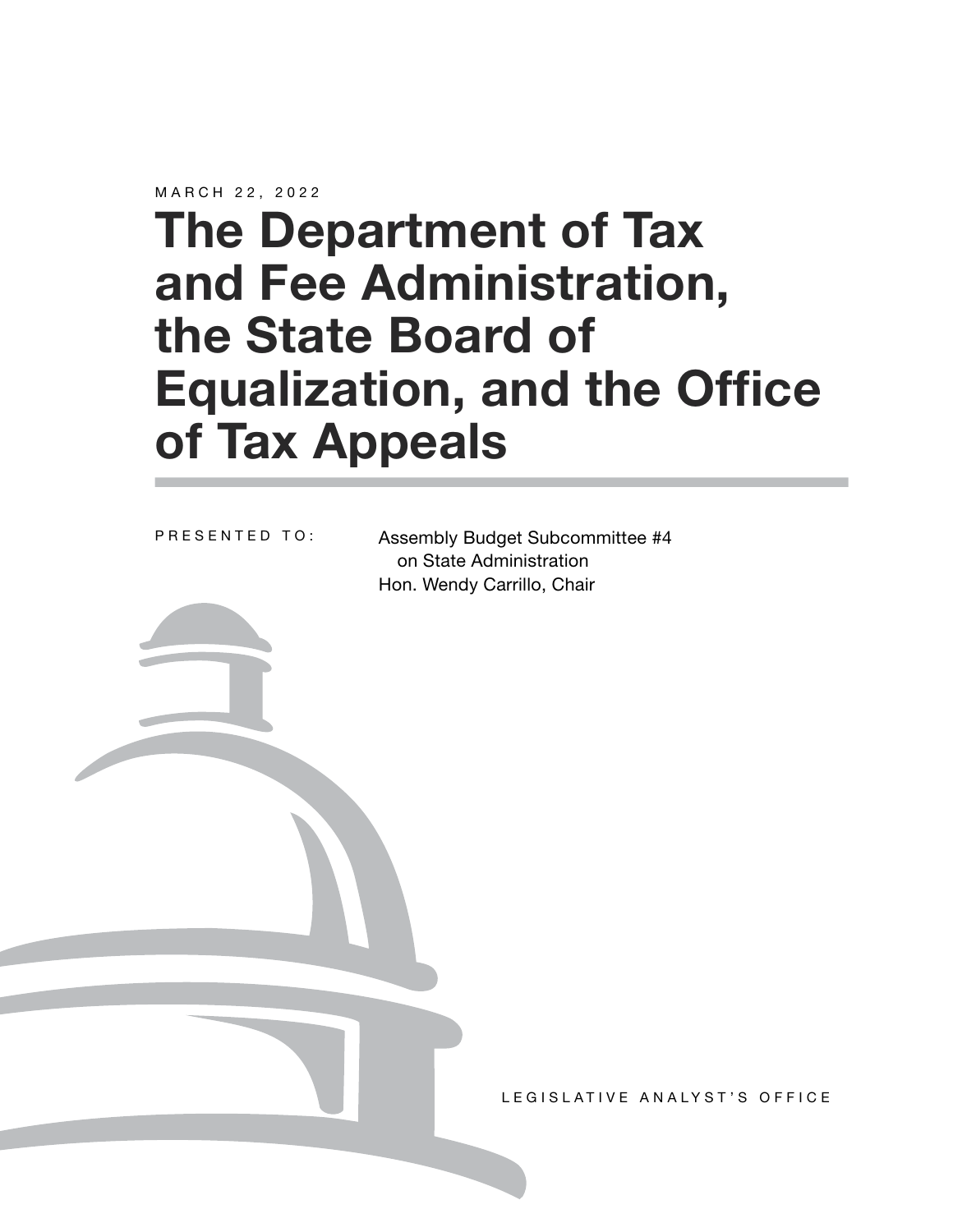## **Tax Administration and Appeals Before 2017**

*State Board of Equalization (BOE) Administered Many Taxes and Fees.*  BOE is headed by a five-member board, with four members elected directly by district, and the fifth—the State Controller—elected on a statewide basis. Before 2017, BOE administered the sales and use tax and dozens of smaller tax and fee programs.



*Franchise Tax Board (FTB) Administers Personal Income Tax and Corporation Tax.* FTB administers personal income and corporate taxes and is headed by a three‑member board: the State Controller, the Director of Finance, and the Chair of the BOE.

*BOE Heard Tax Appeals.* Before 2017, BOE heard appeals for state tax programs. The five‑member board presided over appeals hearings and ruled on appeals by a majority vote. Taxpayers who disagreed with the board's decisions could appeal to the trial courts. Tax administration agencies, however, could not appeal the board's decisions.

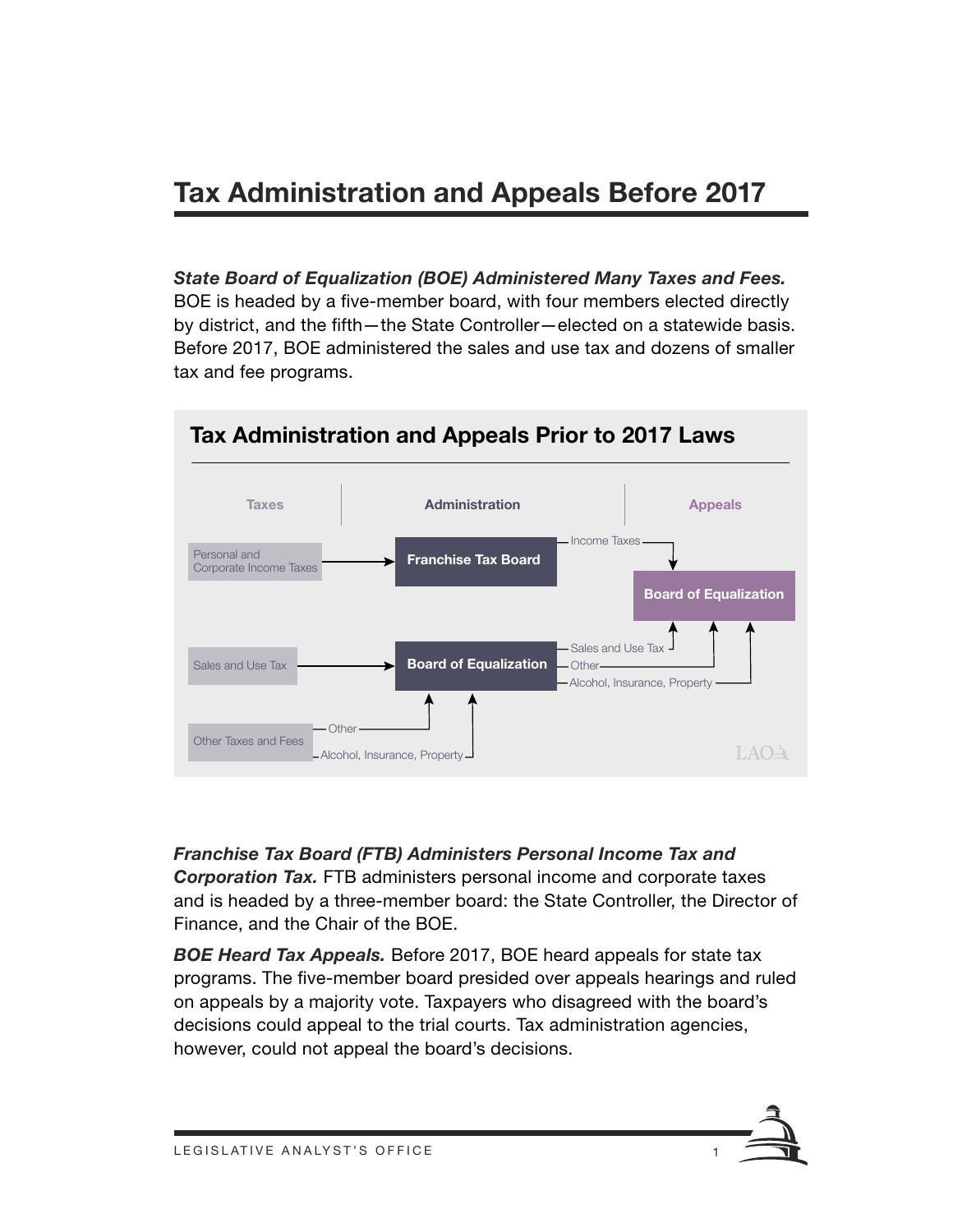## **2017 Laws Made Major Changes to Tax Administration and Appeals**

*Concerns About BOE.* BOE's structure combines specific features of the legislative, executive, and judicial branches of government. Due to the conflicts inherent in this structure, our office and others long expressed concerns about BOE's ability to operate effectively. For example, our analysis of the *1949‑50 Budget Bill* noted inconsistencies in tax administration among board members' districts.

*BOE Established in State Constitution, but Most Duties Were Statutory.*  The State Constitution sets up BOE's basic structure, including its elected officers. The Constitution also establishes BOE's authority over assessment and collection of the alcoholic beverage tax, assessment of the insurance tax, and several aspects of property taxes. BOE's other pre-2017 duties were statutory.

*Laws Transferred BOE's Statutory Duties to New Departments.* In June 2017, the Legislature passed and the Governor signed AB 102. This law created two new departments—the California Department of Tax and Fee Administration (CDTFA) and the Office of Tax Appeals (OTA)—and transferred all of BOE's statutory duties to these new departments. BOE maintained its constitutional authority over taxes on alcoholic beverages, insurance, and property. In September 2017, the Governor signed AB 131, which further clarified some of the changes made by AB 102.

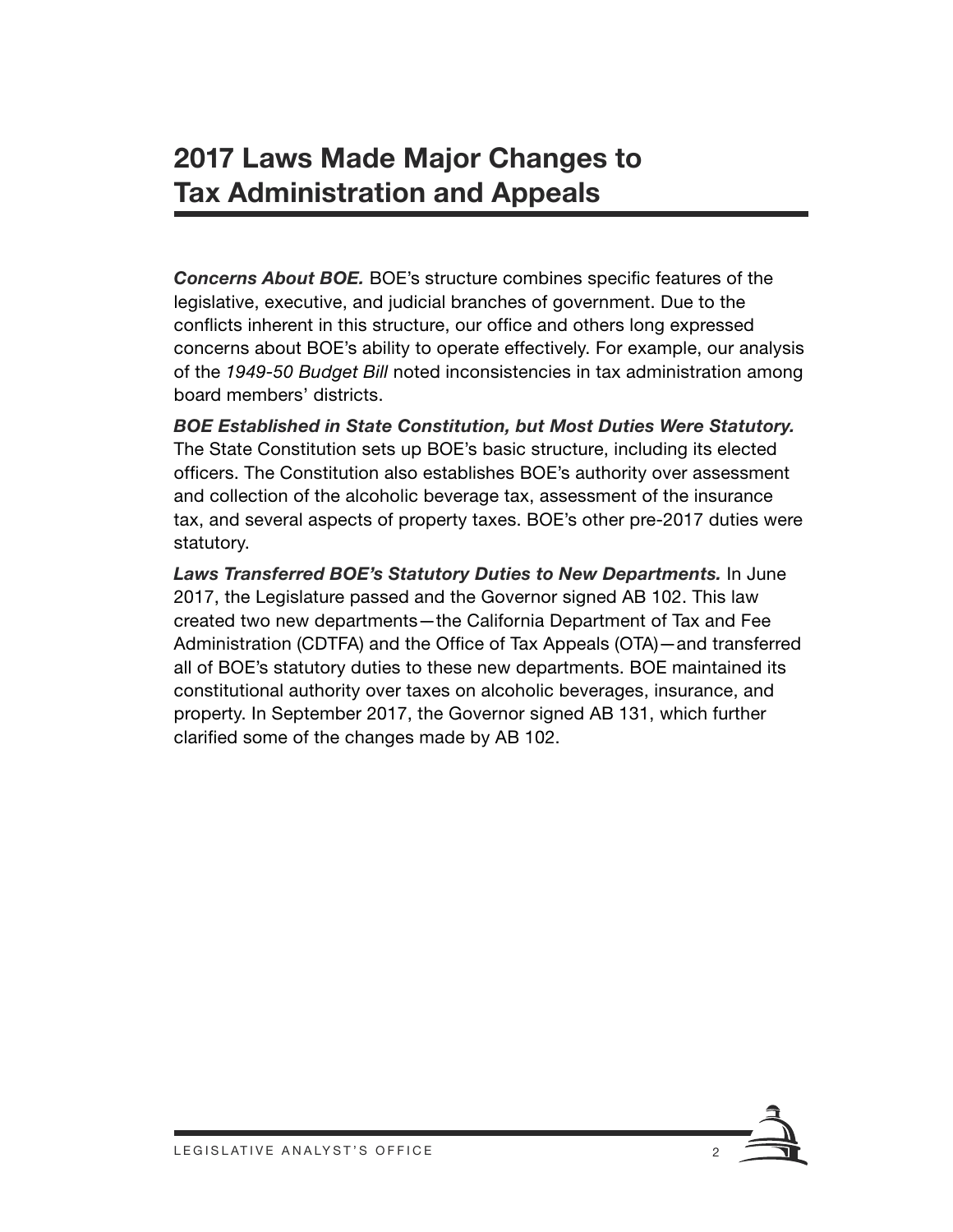## **Current Structure of Tax Administration and Appeals**

#### *Current Structure Reflects 2017 Laws and Subsequent Agreements.*

Through interagency agreements, CDTFA carries out many administrative duties for taxes on alcoholic beverages and insurance on behalf of BOE. As shown in the figure below, the other aspects of tax administration and appeals reflect the statutory changes made in 2017.



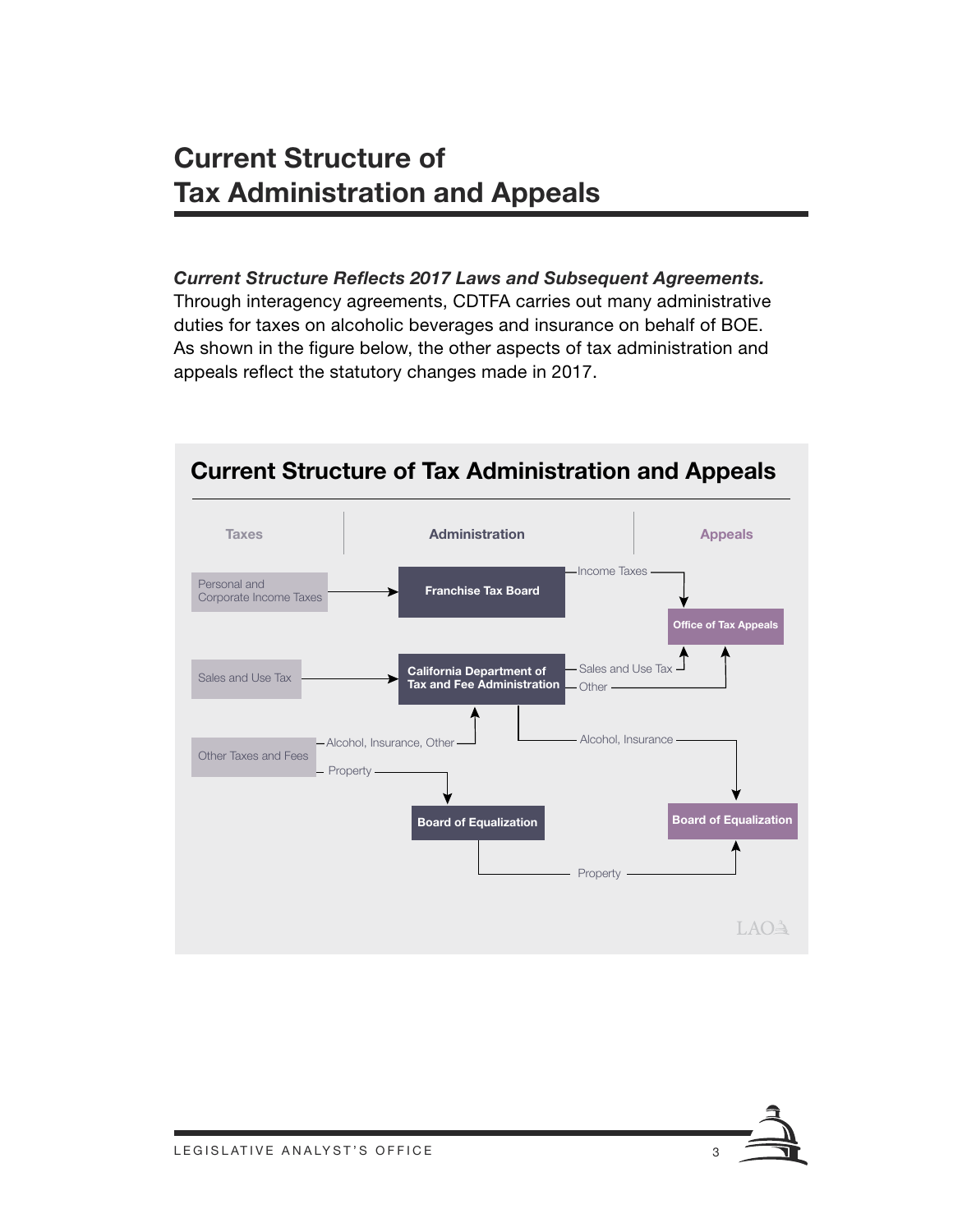# **Recent Highlights**

## **CDTFA**

- Started administering new statewide taxes on cannabis.
- $\blacksquare$  Implemented new use tax collection requirements resulting from the U.S. Supreme Court's ruling in *South Dakota v. Wayfair* (2018) and AB 147 (2019).
- Continued and completed a major information technology project initiated under the prior organizational structure.

#### **BOE**

- **IMPLEMENTED PROPOSITION 19 (2020), which changes some property** tax rules pertaining to (1) inherited properties and (2) certain homeowners who move from one home to another.
- Vacancy rate increased from 14 percent in 2017-18 to 32 percent in 2019-20, then decreased to 17 percent in 2021-22.

### **OTA**

- Heard tax appeals. Published written opinions online within 100 days of hearing each appeal.
- Has been hearing appeals remotely during the pandemic. Planning to resume in-person hearings in April.